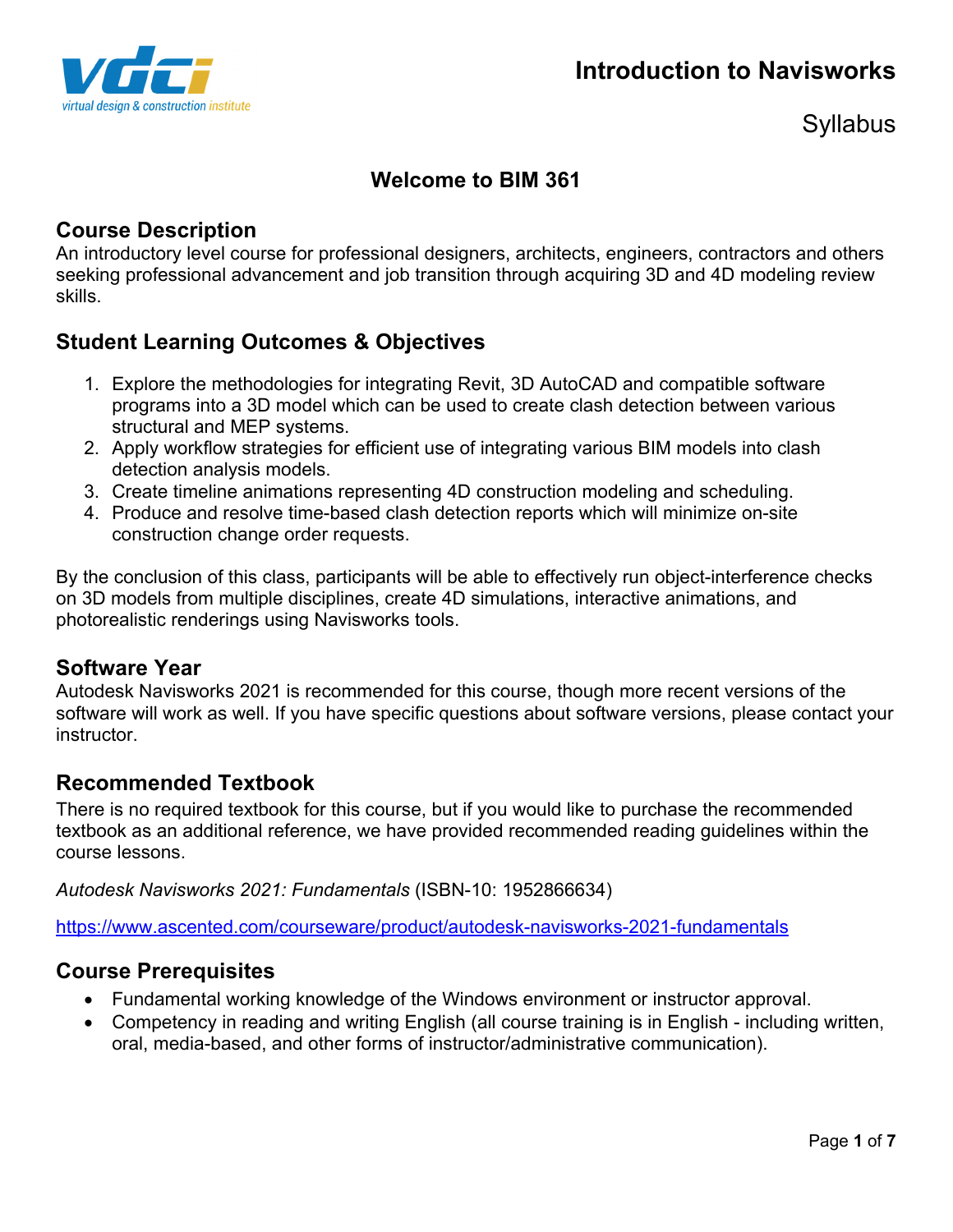

# **Communication Policy**

You may contact your instructor through the Learning Hub messaging system. Please reach out to your instructor early and often, especially if you are experiencing challenges in completing course assignments on time. Your instructor will answer your messages within 24 hours or less.

## **Course Schedule**

| Lesson         | <b>Topics</b>                                                                                                                                                                                                                                                                                                                                                                                                                               | <b>Quizzes/Assignments</b>                                                                                                                                                                  | <b>Points</b>              |
|----------------|---------------------------------------------------------------------------------------------------------------------------------------------------------------------------------------------------------------------------------------------------------------------------------------------------------------------------------------------------------------------------------------------------------------------------------------------|---------------------------------------------------------------------------------------------------------------------------------------------------------------------------------------------|----------------------------|
|                | o Navisworks Overview<br>○ Object Selection & Selection Tree<br>$\circ$ Visibility and Materials<br>○ Object Properties<br>o Measuring and Moving Objects<br>○ Selection and Search Sets<br>$\circ$ Viewpoints<br>$\circ$ Comments and Redlining<br>$\circ$ Animations & Sectioning<br>$\circ$ Exporting from Revit<br>Recommended Reading:<br>Chapter 1: 1.1 - 1.3<br>Chapter 3: 3.1 - 3.4<br>Chapter 4: 4.1 - 4.5<br>Chapter 5: 5.1 - 5.2 | <b>Quiz: Introduction to Navisworks</b><br>Quiz: Files and File Types<br><b>Quiz: Navigation Tools</b><br><b>Quiz: Viewpoints</b><br><b>Graded Discussion Forum:</b><br><b>Initial Post</b> | 100<br>60<br>70<br>90<br>5 |
| $\overline{2}$ | ○ Basic and Advanced Section Tools<br>○ Viewpoint Animations<br>○ Exporting Section Animations<br>$\circ$ Importing and Exporting Revit<br>$(xvt)$ , AutoCAD $(xvgy)$ ,<br>Navisworks Cache (.nwc) files and<br>2D Elements<br>○ Appearance Overrides                                                                                                                                                                                       | <b>Quiz: Sections and Animations</b>                                                                                                                                                        | 100                        |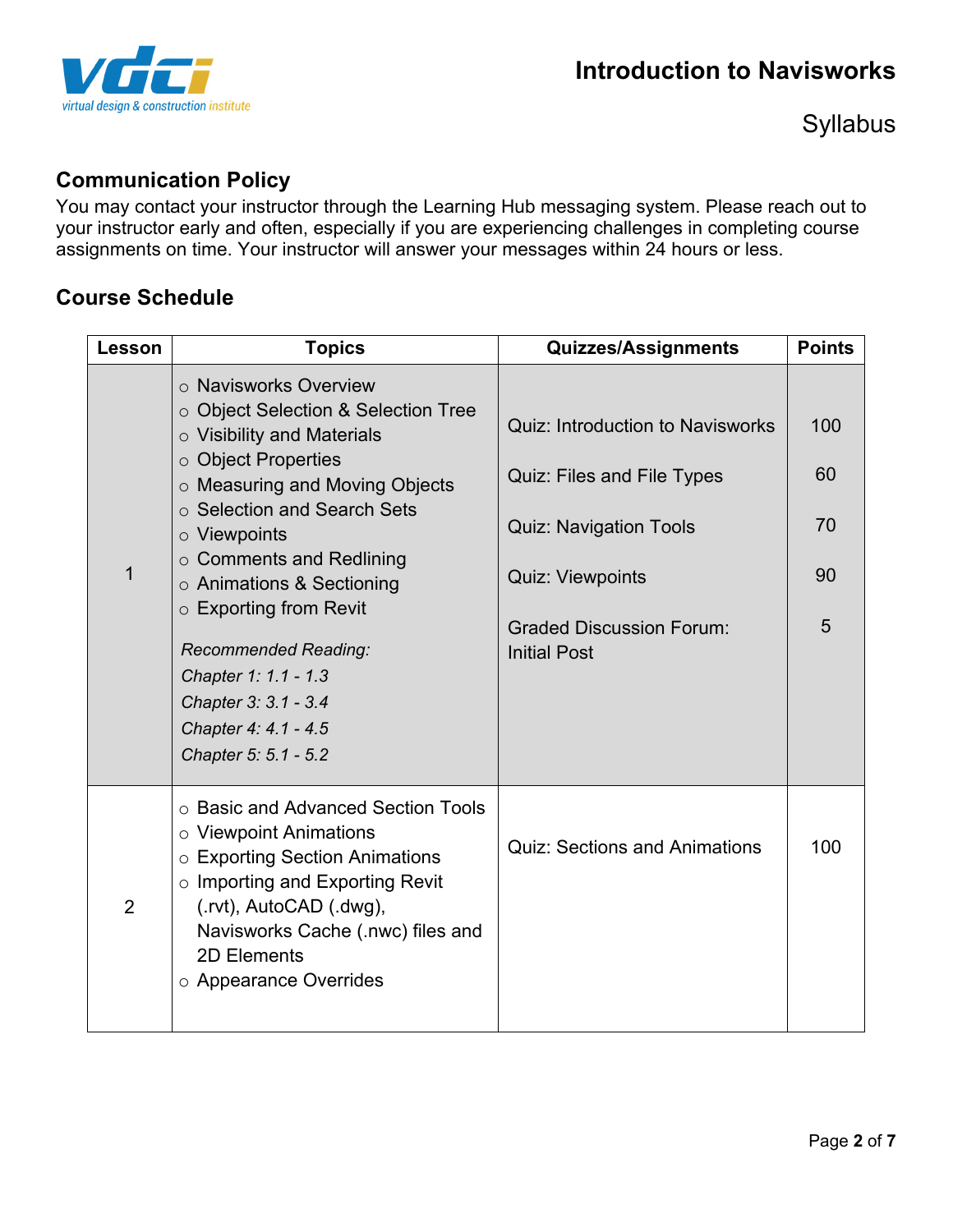# **Introduction to Navisworks**



# Syllabus

| Lesson | <b>Topics</b>                                                                                                                                                                                                                                    | Quizzes/Assignments                                                         | <b>Points</b>   |
|--------|--------------------------------------------------------------------------------------------------------------------------------------------------------------------------------------------------------------------------------------------------|-----------------------------------------------------------------------------|-----------------|
| 3      | ○ Animator Overview<br>$\circ$ Cameras and Viewpoints<br>o Manipulate Geometry Objects<br>○ Section Plane Sets<br>o Controlling Animation Scene<br>○ Playback & Scripter<br>Recommended Reading:<br>Chapter 8: 8.1 - 8.3<br>Chapter 9: 9.1 - 9.3 | <b>Quiz: Scripter</b><br><b>Quiz: Animator</b><br><b>Midterm Submission</b> | 60<br>80<br>100 |
| 4      | o Presenter Overview<br>$\circ$ Apply Materials & Lighting<br>○ Real-Time Rendering<br>o Background & Rendering Effects<br>o Rendered Images & Animations<br>Recommended Reading:<br>Chapter 11: 11.1 - 11.3                                     | Quiz: Rendering                                                             | 70              |
| 5      | o Curtain Walls<br>o TimeLiner Overview<br>o Creating and Importing Tasks<br>$\circ$ Simulations<br>○ Time-Based Clashing<br>Recommended Reading:<br>Chapter 10: 10.1 - 10.5                                                                     | <b>Quiz: TimeLiner</b><br><b>Graded Discussion Forum:</b><br>Reflection     | 70<br>5         |
| 6      | ○ Clash Detective Overview<br>○ Clash Test Settings & Rules<br>$\circ$ Clash Results & Reporting<br>○ Clash Test Batches<br>○ Custom Clash Tests<br>○ Holding and Releasing Objects<br>Recommended Reading:<br>Chapter 6: 6.1 - 6.7              | <b>Quiz: Clash Detective</b><br><b>Final Submission</b>                     | 80<br>100       |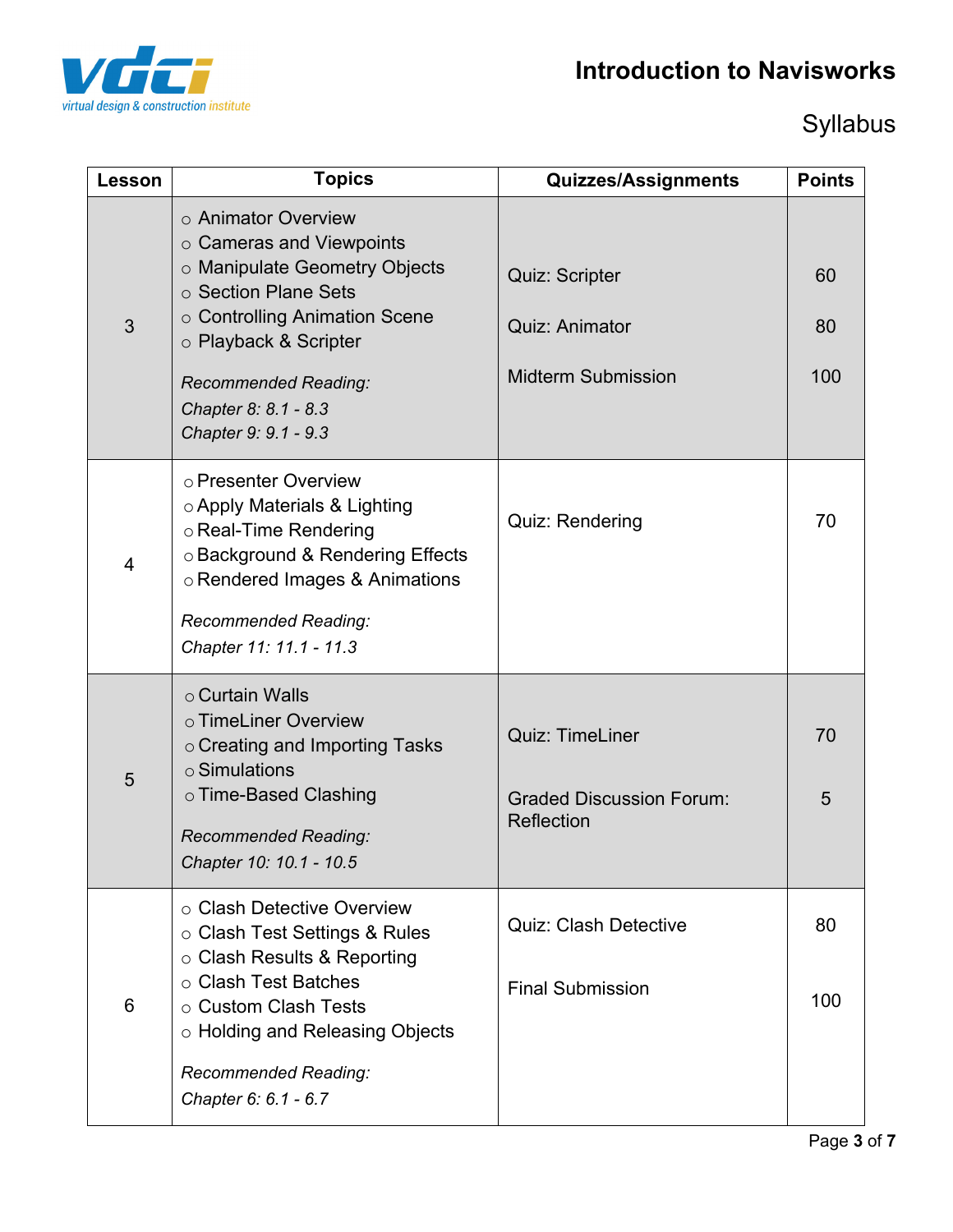



# **Attendance**

To satisfy the course attendance requirements, students are typically required to complete at a minimum, the initial graded discussion forum engagement by the 4th day of the course and the midterm before the end of the 11th day of the course. All remaining course deliverables including the second graded discussion forum engagement, quizzes and final are due before the end of the 18th day of the course. Course attendance is also evaluated by the timely submission of a student's quizzes. Specific due dates for this course can be found in "Assignment Instructions & Deadlines".

### **Participation**

Participation is evaluated by engagement in the Graded Discussion Forum. This forum encourages participation directly with instructors and students in a course. Typically, ten percent of the course grade is assigned for participation. A specific grading breakdown for this course can be found in "Weighted Grading Criteria".

## **Grading Policies**

After you have successfully completed all course requirements, you will receive a VDCI course completion certificate. If you are registered as an Audit student, you will not have access to course assignments or quizzes and you will not receive a grade in the course. To change your VDCI grading option from letter grade to Audit, please contact Admissions at learn@vdci.edu. If you are a VDCI Technology Certificate student, your course must be taken for a letter grade.

Letter grades are based on the following scale. Your final course grade is based on the weighted grading criteria of the points you have earned.

| <b>Passing Grades</b> |        |  |  |
|-----------------------|--------|--|--|
| A+                    | 100%   |  |  |
| A                     | 93-99% |  |  |
| А-                    | 90-92% |  |  |
| B+                    | 87-89% |  |  |
| B                     | 83-86% |  |  |
| В-                    | 80-82% |  |  |
| $C+$                  | 77-79% |  |  |
| C.                    | 73-76% |  |  |
| r.,                   | 70-72% |  |  |

| <b>Non-Passing Grades</b> |               |  |  |
|---------------------------|---------------|--|--|
|                           | 60-69%        |  |  |
|                           | 59% and below |  |  |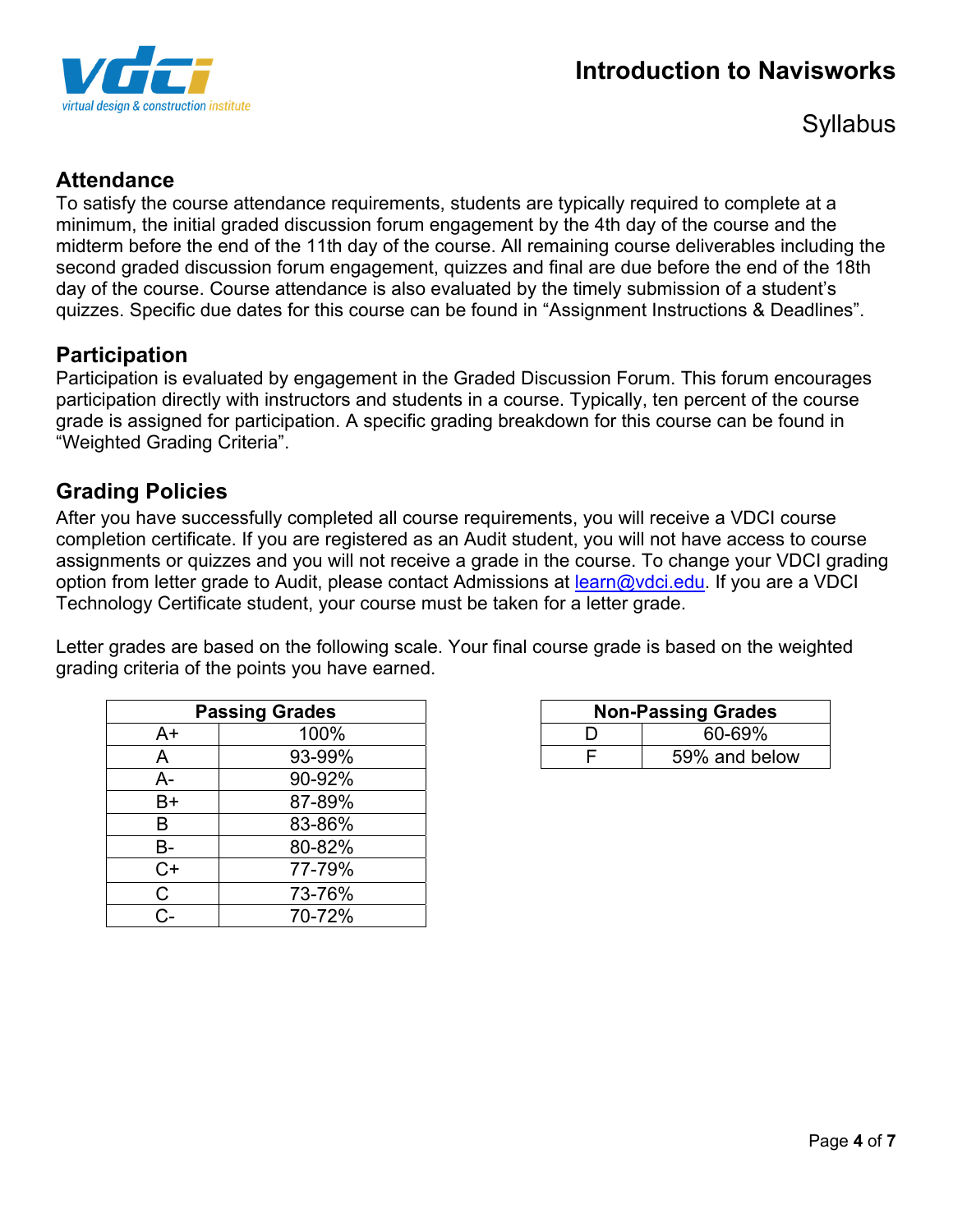

#### **Weighted Grading Criteria**

| 20%<br>20%  |
|-------------|
| 40%<br>100% |
|             |

NOTE: Students can check their course progress in the VDCI Learning Hub at any time by clicking the Assignments tab on the right sidebar of each course page.

### **Assignment Instructions & Deadlines**

Below is a calendar view of your 18-day course, please use this to budget your time as you work through Lessons 1 through 6 and complete the required assignments.

NOTE: Courses always begin on Fridays and end on the third Monday – specific start dates will vary, please email learn@vdci.edu with any questions regarding your course schedule.

| <b>Sunday</b> | <b>Monday</b>                                                             | <b>Tuesday</b>    | Wednesday         | <b>Thursday</b>               | <b>Friday</b>              | <b>Saturday</b> |
|---------------|---------------------------------------------------------------------------|-------------------|-------------------|-------------------------------|----------------------------|-----------------|
|               |                                                                           |                   |                   |                               | <b>Class Start</b><br>Date |                 |
|               | <b>Discussion</b><br>Forum Post                                           |                   |                   |                               |                            |                 |
|               | Midterm Due                                                               |                   |                   |                               |                            |                 |
|               | All Quizzes,<br>Second<br><b>Discussion</b><br>Forum Post,<br>& Final Due | Grading<br>Period | Grading<br>Period | <b>Final Grades</b><br>Posted |                            |                 |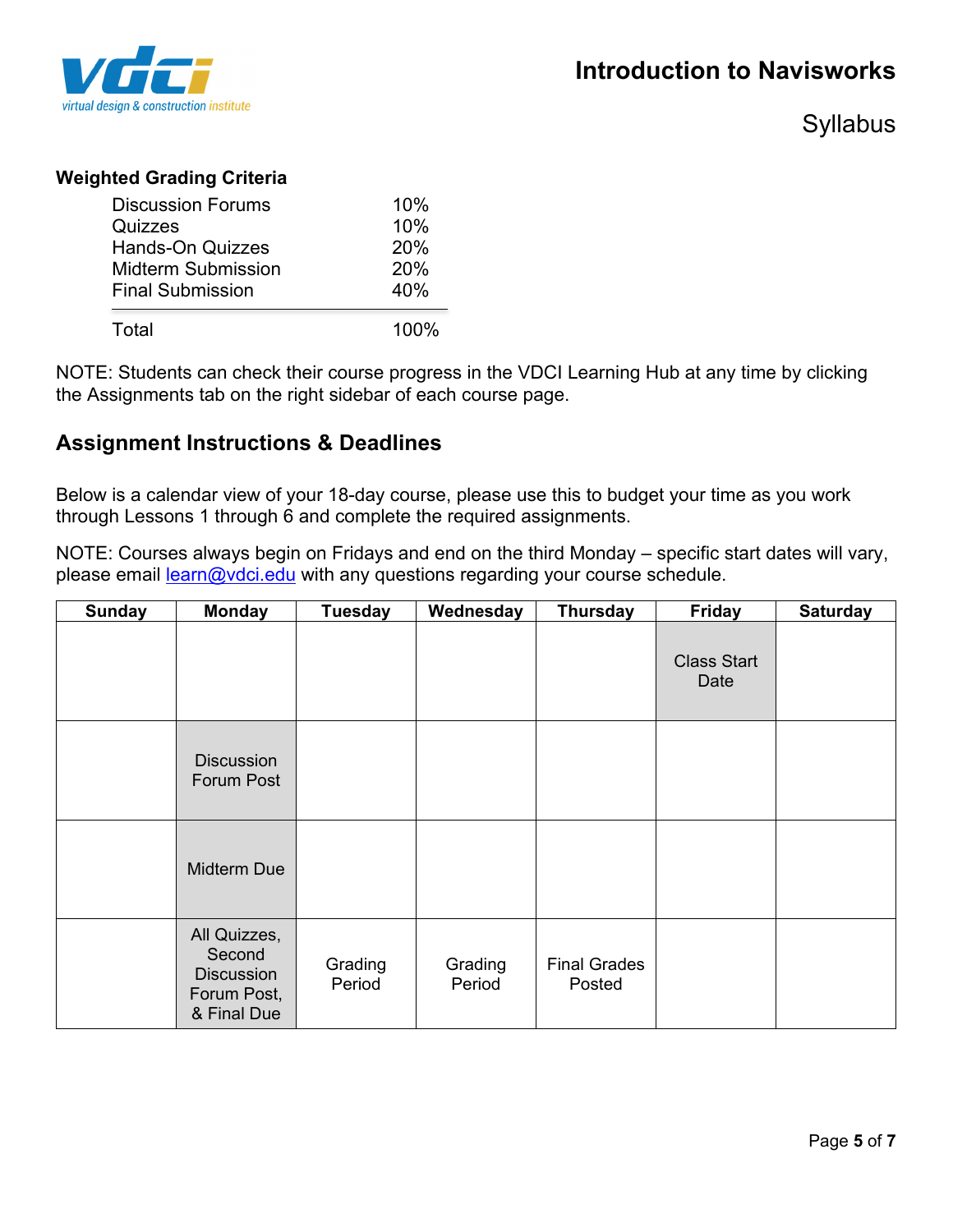

#### Graded Discussion Forum:

- There are two Graded Discussion Forum posts that will be graded in this course:
	- 1. The first post in Lesson 1, where you will answer the discussion prompt, is due the first Monday by 11:59 pm (PT).
		- If you are less knowledgeable about the discussion prompt topic, you can ask questions about the discussion prompt and/or share what you find when you research the topic yourself.
	- 2. Your response to a classmate's post in Lesson 1 is due the last day of class, the third Monday by 11:59 pm (PT).
- Your grade for each post will be reduced by 10% for every day the post/response is late.
- Posts and responses should be meaningful and geared towards expanding you and your classmate's learning experience.

Midterm Submission:

- The midterm is due before the end of the second Monday by 11:59 pm (PT).
- Your grade for this submission will be reduced by 10% (one full letter grade) for every day your submission is late.

Final Submission:

- Final course project deliverables will not be accepted any later than one day after the course has formally been closed the end of the third Monday by 11:59 pm (PT).
- Your grade will be reduced by 10% (one full letter grade) for being late.

All remaining course assignments are due by the end of the third Monday by 11:59 pm (PT).

### **Student Groups & Engagement**

The Learning Hub will automatically add you to the course's Student Group - this is a non-graded area for you to interact with your fellow classmates. Please use the Student Group to discuss any issues you are having with the course and to get to know one another.

Another great way to connect with other VDCI current students and alumni, is through the **Facebook** VDCI Student Lounge.